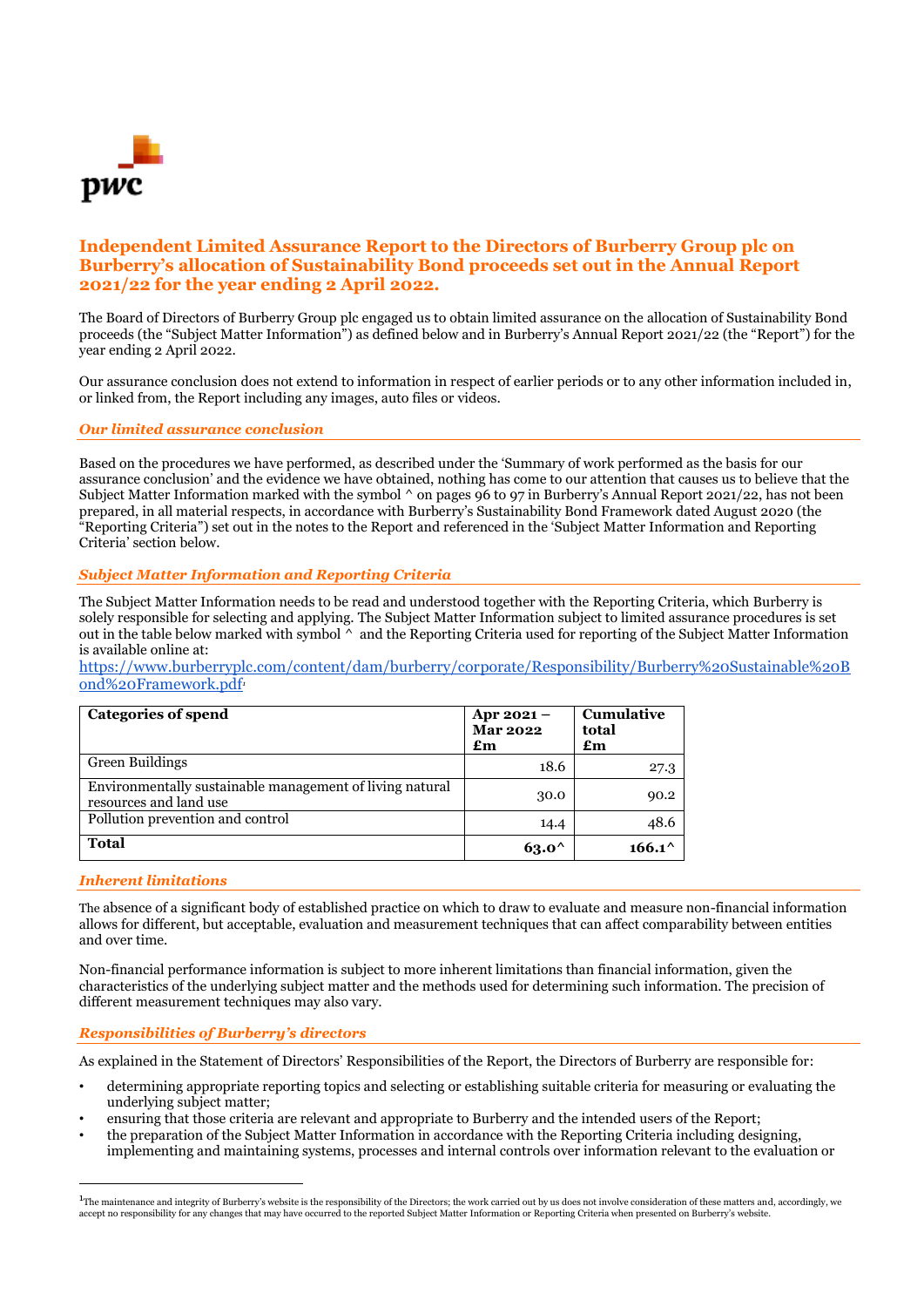measurement of the Subject Matter Information, which is free from material misstatement, whether due to fraud or error, against the Reporting Criteria; and

• producing the Report, including underlying information and a statement of Directors' responsibility, which provides accurate, balanced reflection of Burberry's performance in this area and discloses, with supporting rationale, matters relevant to the intended users of the Report.

## *Our responsibilities*

We are responsible for:

- planning and performing the engagement to obtain limited assurance about whether the Subject Matter Information is free from material misstatement, whether due to fraud or error;
- forming an independent conclusion, based on the procedures we have performed and the evidence we have obtained; and
- reporting our conclusion to the Directors of Burberry.

## *Professional standards applied*

We performed a limited assurance engagement in accordance with International Standard on Assurance Engagements 3000 (Revised) 'Assurance Engagements other than Audits or Reviews of Historical Financial Information', issued by the International Auditing and Assurance Standards Board.

## *Our independence and quality control*

We have complied with the Institute of Chartered Accountants in England and Wales Code of Ethics, which includes independence and other requirements founded on fundamental principles of integrity, objectivity, professional competence and due care, confidentiality and professional behaviour, that are at least as demanding as the applicable provisions of the International Ethics Standards Board for Accountants International Code of Ethics for Professional Accountants (including International Independence Standards).

We apply International Standard on Quality Control (UK) 1 and accordingly maintain a comprehensive system of quality control including documented policies and procedures regarding compliance with ethical requirements, professional standards and applicable legal and regulatory requirements.

#### *Summary of work performed as the basis for our assurance conclusion*

In carrying out our limited assurance engagement we:

- considered the suitability in the circumstances of Burberry's use of the Reporting Criteria, as the basis for preparing the Subject Matter Information;
- through inquiries with Burberry's management, including the Treasury team and those with responsibility for Sustainability Bond governance and reporting of the Subject Matter Information, obtained an understanding of Burberry's control environment, processes and systems relevant to the preparation of the Subject Matter Information;
- inspected minutes of the Sustainability Committee to confirm that allocated Sustainable Projects had been considered and approved;
- obtained an internal listing of Sustainable Project categories allocated to be financed/refinanced by the Sustainability Bond and confirmed that this was consistent with the proposed disclosure in the Sustainability Bond Framework;
- performed limited substantive testing on a selective basis of the Subject Matter Information to check that the allocation of proceeds were in line with Burberry's Sustainability Bond Framework and had been appropriately evaluated or measured, recorded, collated and reported including;
	- ensuring each sustainable project falls into one of the eligible Sustainable Project categories per Burberry's Sustainability Bond Framework;
	- inspecting a sample of records to confirm the accuracy of the expenditures where funds have been allocated to Sustainable Projects;
	- inspecting records maintained by Burberry's Treasury team to confirm the existence of Sustainable Projects, and that the amount spent at the date of bond issue is accurately allocated to the Sustainability Bond proceeds; and
	- inspecting the records maintained for unallocated funds to ensure this is in line with Burberry's Sustainability Bond Framework.
- considered the disclosure and presentation of the Subject Matter Information, including the explanatory information issued by Burberry accompanying the Subject Matter Information to assess the consistency of that explanatory information with the knowledge obtained from our assurance services.

Our procedures did not include evaluating the suitability of design or operating effectiveness of control activities.

The procedures performed in a limited assurance engagement vary in nature and timing from, and are less in extent than for, a reasonable assurance engagement. Consequently, the level of assurance obtained in a limited assurance engagement is substantially lower than the assurance that would have been obtained had a reasonable assurance engagement been performed.

## *Other information*

The other information comprises all of the information in the Report other than the Subject Matter Information and our assurance report. The directors are responsible for the other information. As explained above, our assurance conclusion does